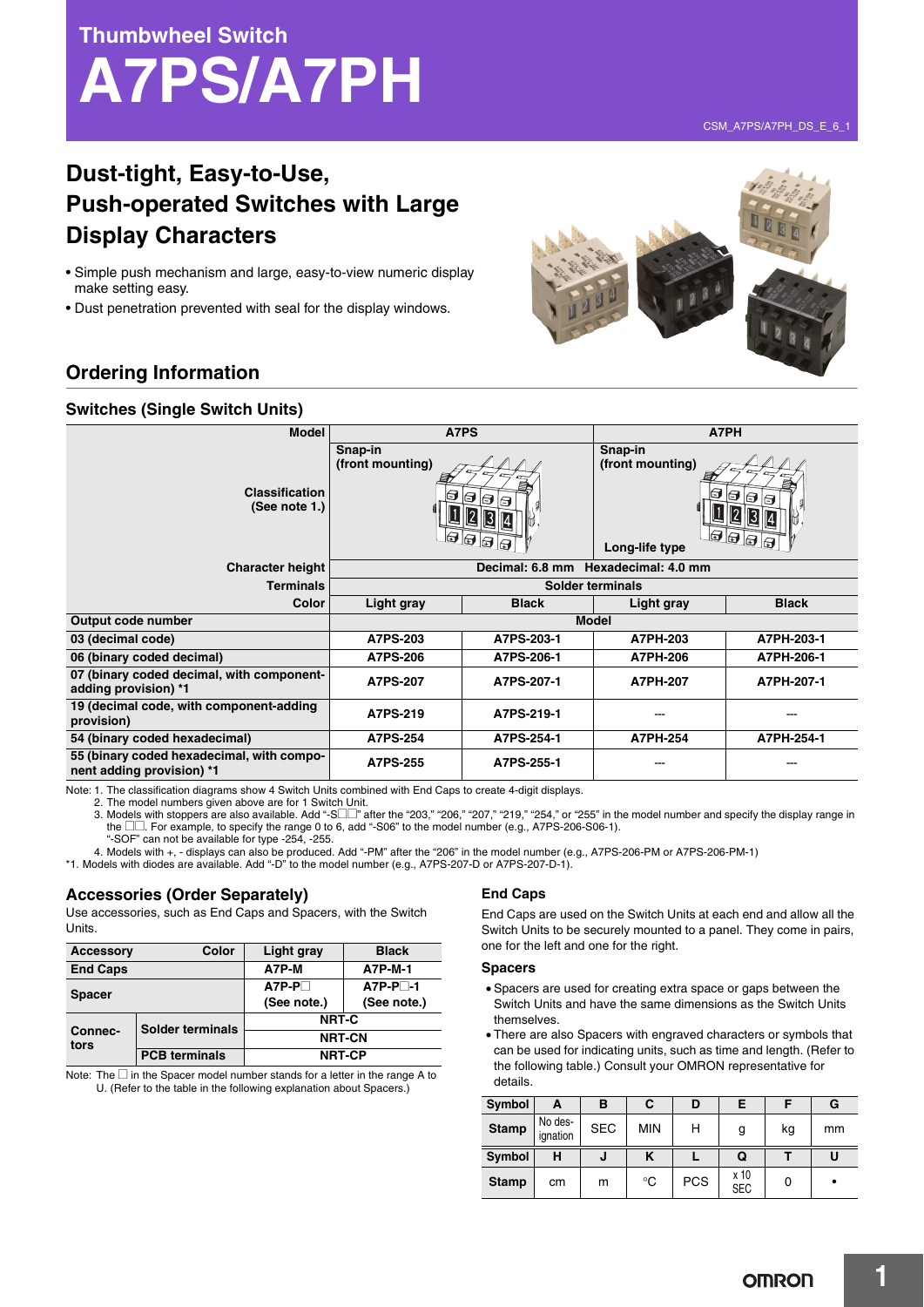# **A7PS/A7PH**

# **Specifications**

| <b>Item</b>                         | <b>Model</b>                                   | A7PS                                                  | A7PH                                        |  |  |  |
|-------------------------------------|------------------------------------------------|-------------------------------------------------------|---------------------------------------------|--|--|--|
| Switching capacity (resistive load) |                                                | 50 VAC or 3.3 to 28 VDC<br>1 mA to 0.1 A              | 125 VAC or 3.3 to 28 VDC<br>10 µA to 0.15 A |  |  |  |
| <b>Continuous carry current</b>     |                                                | 1 A max.                                              | 3 A max.                                    |  |  |  |
| <b>Contact resistance</b>           |                                                | 300 m $\Omega$ max.                                   |                                             |  |  |  |
| Insulation                          | Between non-connected terminals                | 10 $M\Omega$ min. (at 500 VDC)                        | 100 $M\Omega$ min. (at 500 VDC)             |  |  |  |
| resistance                          | Between terminal and non-current carrying part | 1,000 M $\Omega$ min. (at 500 VDC)                    |                                             |  |  |  |
| <b>Dielectric</b>                   | <b>Between non-connected terminals</b>         | 600 VAC, 50/60 Hz for 1 min                           |                                             |  |  |  |
| strength                            | Between terminal and non-current carrying part | 1,000 VAC, 50/60 Hz for 1 min                         |                                             |  |  |  |
| <b>Vibration resistance</b>         |                                                | 10 to 55 Hz, 1.5-mm double amplitude for 2 hours min. |                                             |  |  |  |
| <b>Shock resistance</b>             |                                                | 490 $m/s2$ min.                                       |                                             |  |  |  |
| <b>Durability</b>                   | <b>Mechanical</b>                              | 100,000 operations min.                               | 2,000,000 operations min.                   |  |  |  |
|                                     | <b>Electrical</b>                              | 50,000 operations min.                                | 1,000,000 operations min.                   |  |  |  |
| <b>Ambient temperature</b>          |                                                | Operating: -10°C to 65°C                              |                                             |  |  |  |
| <b>Ambient humidity</b>             |                                                | Operating: 45% to 85%                                 |                                             |  |  |  |
| <b>Max. operating force</b>         |                                                | 6.37 N max.                                           |                                             |  |  |  |

### **Dimensions** (Unit: mm)

### **Switches**



### **Accessories (Order Separately)**





### **Spacers for Push-operated Switches A7P-P**@**(-1) Snap-in Panel Mounting**



The □ in the Spacer model number stands for a letter in the range A to U. (Refer to the table under the explanation about Spacers on page 1.)

Note: Unless otherwise indicated, dimensional tolerances for dimensions in the models above are ± 0.4 mm.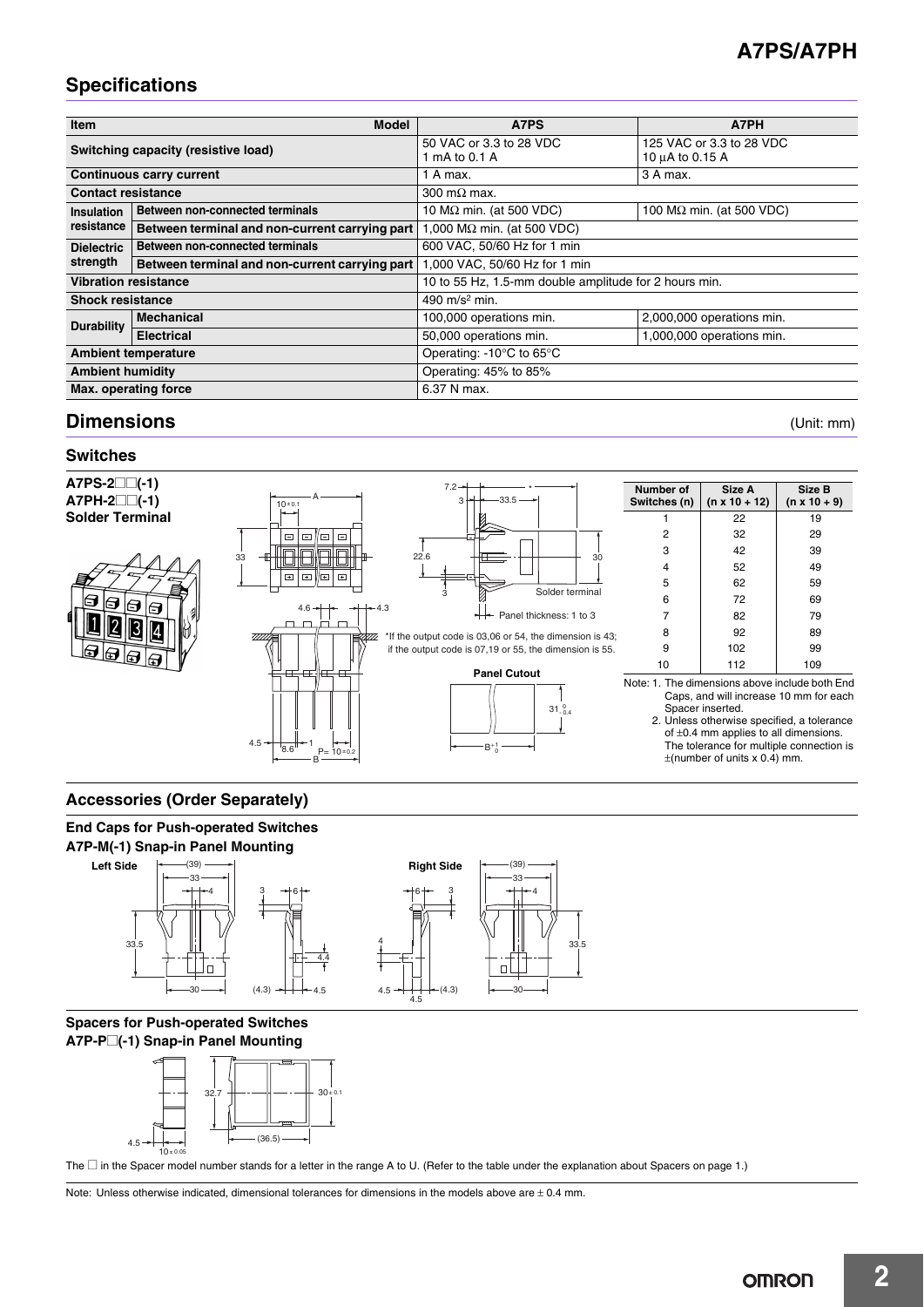### **Connectors**

(These devices allow Switches to be quickly removed for maintenance and inspection of connectivity, and quickly re-installed.)





Note: Unless otherwise indicated, dimensional tolerances for dimensions in the models above are  $\pm$  0.4 mm.

### **Inserting Connectors**

Insert Connectors with the "UP" arrow pointing up.



# **Output Codes/Terminals**

- Switches with output codes 06 or 07 both use binary coded decimal but Switches with output code 07 have a componentadding provision. Similarly, Switches with output codes 54 or 55 both use binary coded hexadecimal but Switches with output code 55 have a componentadding provision.
- How to Read Output Codes For example, when the dial position is "3," the common terminal C on the Switch is connected to terminals 1 and 2. When the Switch is inserted into the Connector, the common terminal C becomes connector terminal 3, and terminals 1 and 2 become connector terminals 5 and 7 respectively.

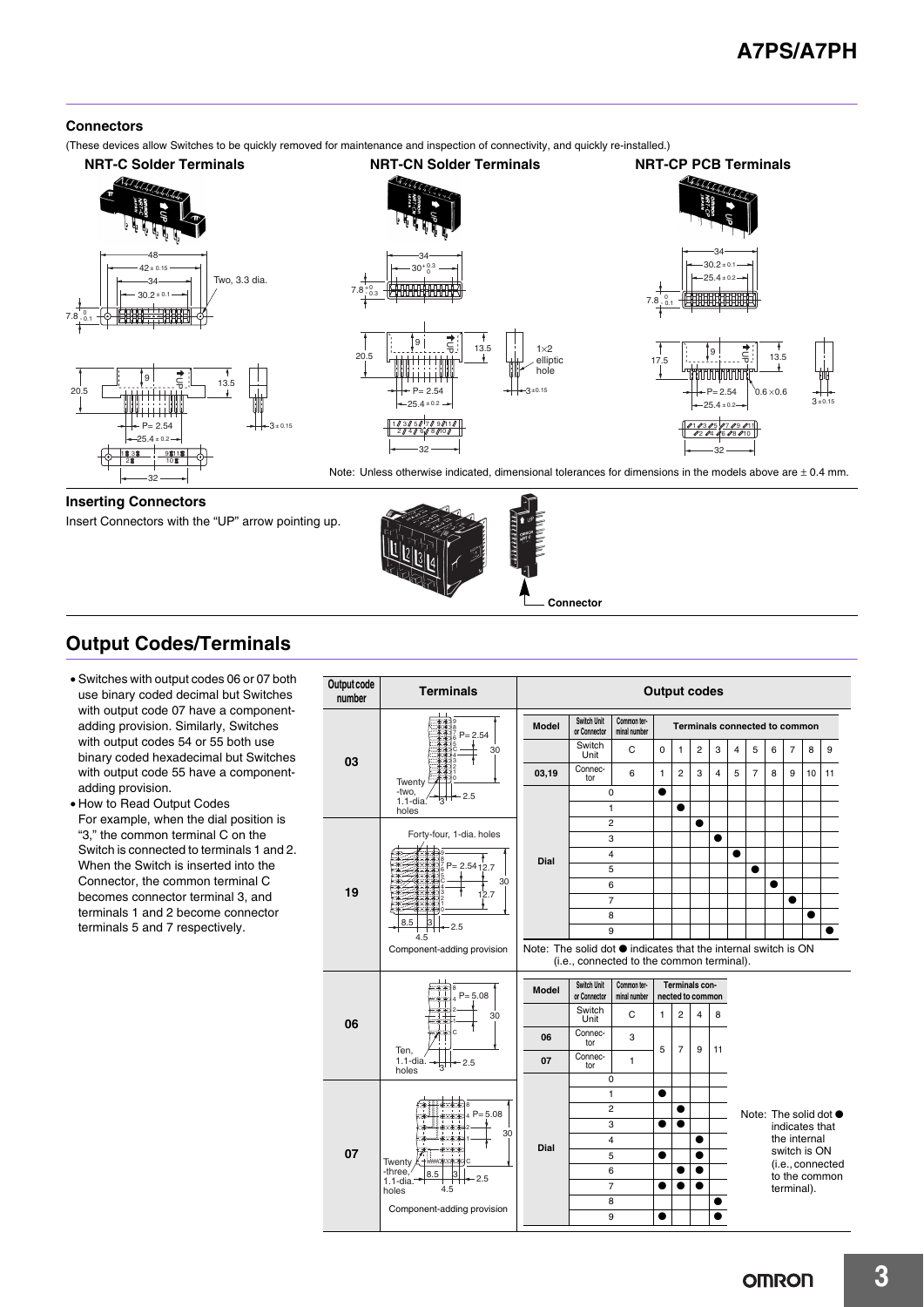# **A7PS/A7PH**

| Output code<br>number                           | <b>Terminals</b>                                  | <b>Output codes</b>                                                                                                  |                                                            |                |                                            |                |                |    |
|-------------------------------------------------|---------------------------------------------------|----------------------------------------------------------------------------------------------------------------------|------------------------------------------------------------|----------------|--------------------------------------------|----------------|----------------|----|
|                                                 | 未+ 8<br>$P = 5.08$<br>$+1+$                       | <b>Model</b>                                                                                                         | Switch Unit<br>Common ter-<br>or Connector<br>minal number |                | <b>Terminals</b><br>connected to<br>common |                |                |    |
|                                                 |                                                   |                                                                                                                      | Switch<br>Unit                                             | C              | $\mathbf{1}$                               | $\overline{2}$ | $\overline{4}$ | 8  |
| 54                                              | $\cdots$<br>30                                    | 54                                                                                                                   | Connec-<br>tor                                             | 3              | 5                                          | 7              | 9              | 11 |
|                                                 | 3.<br>C                                           | 55                                                                                                                   | Connec-<br>tor                                             | $\mathbf{1}$   |                                            |                |                |    |
|                                                 | Ten, 1.1-dia.<br>$-2.5$<br>31<br>holes            |                                                                                                                      |                                                            | $\mathbf 0$    |                                            |                |                |    |
|                                                 |                                                   |                                                                                                                      |                                                            | $\mathbf{1}$   |                                            |                |                |    |
|                                                 |                                                   |                                                                                                                      |                                                            | $\overline{2}$ |                                            |                |                |    |
|                                                 |                                                   |                                                                                                                      | 3                                                          |                |                                            |                |                |    |
|                                                 |                                                   |                                                                                                                      | $\overline{4}$                                             |                |                                            |                |                |    |
|                                                 |                                                   |                                                                                                                      | 5<br>6                                                     |                |                                            |                |                |    |
|                                                 |                                                   |                                                                                                                      |                                                            | $\overline{7}$ |                                            |                |                |    |
|                                                 |                                                   | Dial                                                                                                                 |                                                            | 8              |                                            |                |                |    |
| 55<br>Twenty<br>-three,<br>$1.1$ -dia.<br>holes | 8                                                 |                                                                                                                      |                                                            | 9              |                                            |                |                |    |
|                                                 |                                                   |                                                                                                                      |                                                            | A              |                                            | ●              |                |    |
|                                                 | 30<br>$P_{5.08}^{-1}$<br>Ċ<br>$-2.5$<br>8.5 4.5 3 |                                                                                                                      | B                                                          |                |                                            |                |                |    |
|                                                 |                                                   |                                                                                                                      |                                                            | C              |                                            |                |                |    |
|                                                 |                                                   |                                                                                                                      | D                                                          |                | $\bullet$                                  |                |                |    |
|                                                 |                                                   |                                                                                                                      |                                                            | E              |                                            |                |                |    |
|                                                 |                                                   |                                                                                                                      |                                                            | F              |                                            |                |                |    |
|                                                 | Component-adding provision                        | Note: 1. The solid dot I indicates that the<br>internal switch is ON<br>(i.e., connected to the common<br>terminal). |                                                            |                |                                            |                |                |    |

# **Ordering Procedure**

Place orders as shown in the example below, specifying the model and number.



## **Safety Precautions**

**Refer to** *Precautions for Correct Use* **on in the** *Technical Guide for Thumbwheel Switches***.**

### **Precautions for Correct Use**

### **Handling**

- The molded components of the Switch use polyacetal resin and ABS resin. It is recommended that alcohol is used to wipe off dirt and smudges from the molded components. Take care to prevent the alcohol from getting inside.
- A7P Thumbwheel Switches are dust-proof, but they are not dripproof. Do not use them in areas subject to water or oil exposure.
- Do not allow solder flux or alcohol to enter the Switch.
- Do not push the (+) and (-) operating push-buttons at the same time.
- To separate the Switches, use a flat-blade screwdriver as shown in the following figure to release the hooks on the top and bottom and then separate the Switches. Be careful not to bend the hooks.



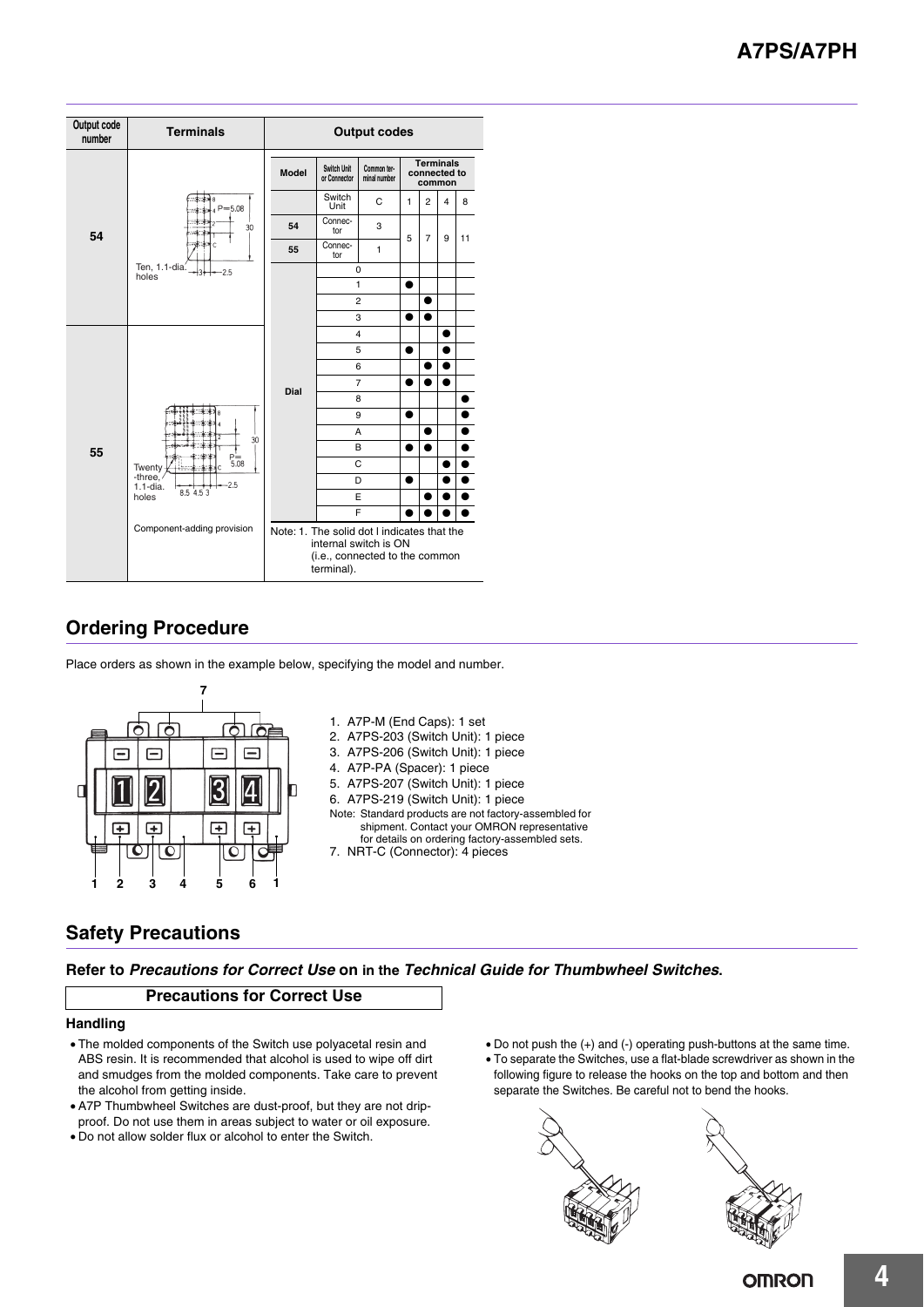### Terms and Conditions Agreement

Read and understand this catalog.

Please read and understand this catalog before purchasing the products. Please consult your OMRON representative if you have any questions or comments.

Warranties.

(a) Exclusive Warranty. Omron's exclusive warranty is that the Products will be free from defects in materials and workmanship for a period of twelve months from the date of sale by Omron (or such other period expressed in writing by Omron). Omron disclaims all other warranties, express or implied.

(b) Limitations. OMRON MAKES NO WARRANTY OR REPRESENTATION, EXPRESS OR IMPLIED, ABOUT NON-INFRINGEMENT, MERCHANTABILITY OR FITNESS FOR A PARTICULAR PURPOSE OF THE PRODUCTS. BUYER ACKNOWLEDGES THAT IT ALONE HAS DETERMINED THAT THE

PRODUCTS WILL SUITABLY MEET THE REQUIREMENTS OF THEIR INTENDED USE.

Omron further disclaims all warranties and responsibility of any type for claims or expenses based on infringement by the Products or otherwise of any intellectual property right. (c) Buyer Remedy. Omron's sole obligation hereunder shall be, at Omron's election, to (i) replace (in the form originally shipped with Buyer responsible for labor charges for removal or replacement thereof) the non-complying Product, (ii) repair the non-complying Product, or (iii) repay or credit Buyer an amount equal to the purchase price of the non-complying Product; provided that in no event shall Omron be responsible for warranty, repair, indemnity or any other claims or expenses regarding the Products unless Omron's analysis confirms that the Products were properly handled, stored, installed and maintained and not subject to contamination, abuse, misuse or inappropriate modification. Return of any Products by Buyer must be approved in writing by Omron before shipment. Omron Companies shall not be liable for the suitability or unsuitability or the results from the use of Products in combination with any electrical or electronic components, circuits, system assemblies or any other materials or substances or environments. Any advice, recommendations or information given orally or in writing, are not to be construed as an amendment or addition to the above warranty.

See http://www.omron.com/global/ or contact your Omron representative for published information.

### Limitation on Liability; Etc.

OMRON COMPANIES SHALL NOT BE LIABLE FOR SPECIAL, INDIRECT, INCIDENTAL, OR CONSEQUENTIAL DAMAGES, LOSS OF PROFITS OR PRODUCTION OR COMMERCIAL LOSS IN ANY WAY CONNECTED WITH THE PRODUCTS, WHETHER SUCH CLAIM IS BASED IN CONTRACT, WARRANTY, NEGLIGENCE OR STRICT LIABILITY.

Further, in no event shall liability of Omron Companies exceed the individual price of the Product on which liability is asserted.

### Suitability of Use.

Omron Companies shall not be responsible for conformity with any standards, codes or regulations which apply to the combination of the Product in the Buyer's application or use of the Product. At Buyer's request, Omron will provide applicable third party certification documents identifying ratings and limitations of use which apply to the Product. This information by itself is not sufficient for a complete determination of the suitability of the Product in combination with the end product, machine, system, or other application or use. Buyer shall be solely responsible for determining appropriateness of the particular Product with respect to Buyer's application, product or system. Buyer shall take application responsibility in all cases.

NEVER USE THE PRODUCT FOR AN APPLICATION INVOLVING SERIOUS RISK TO LIFE OR PROPERTY OR IN LARGE QUANTITIES WITHOUT ENSURING THAT THE SYSTEM AS A WHOLE HAS BEEN DESIGNED TO ADDRESS THE RISKS, AND THAT THE OMRON PRODUCT(S) IS PROPERLY RATED AND INSTALLED FOR THE INTENDED USE WITHIN THE OVERALL EQUIPMENT OR SYSTEM.

#### Programmable Products.

Omron Companies shall not be responsible for the user's programming of a programmable Product, or any consequence thereof.

#### Performance Data.

Data presented in Omron Company websites, catalogs and other materials is provided as a guide for the user in determining suitability and does not constitute a warranty. It may represent the result of Omron's test conditions, and the user must correlate it to actual application requirements. Actual performance is subject to the Omron's Warranty and Limitations of Liability.

### Change in Specifications.

Product specifications and accessories may be changed at any time based on improvements and other reasons. It is our practice to change part numbers when published ratings or features are changed, or when significant construction changes are made. However, some specifications of the Product may be changed without any notice. When in doubt, special part numbers may be assigned to fix or establish key specifications for your application. Please consult with your Omron's representative at any time to confirm actual specifications of purchased Product.

#### Errors and Omissions.

Information presented by Omron Companies has been checked and is believed to be accurate; however, no responsibility is assumed for clerical, typographical or proofreading errors or omissions.

**In the interest of product improvement, specifications are subject to change without notice.**

**OMRON Corporation Industrial Automation Company**

**http://www.ia.omron.com/**